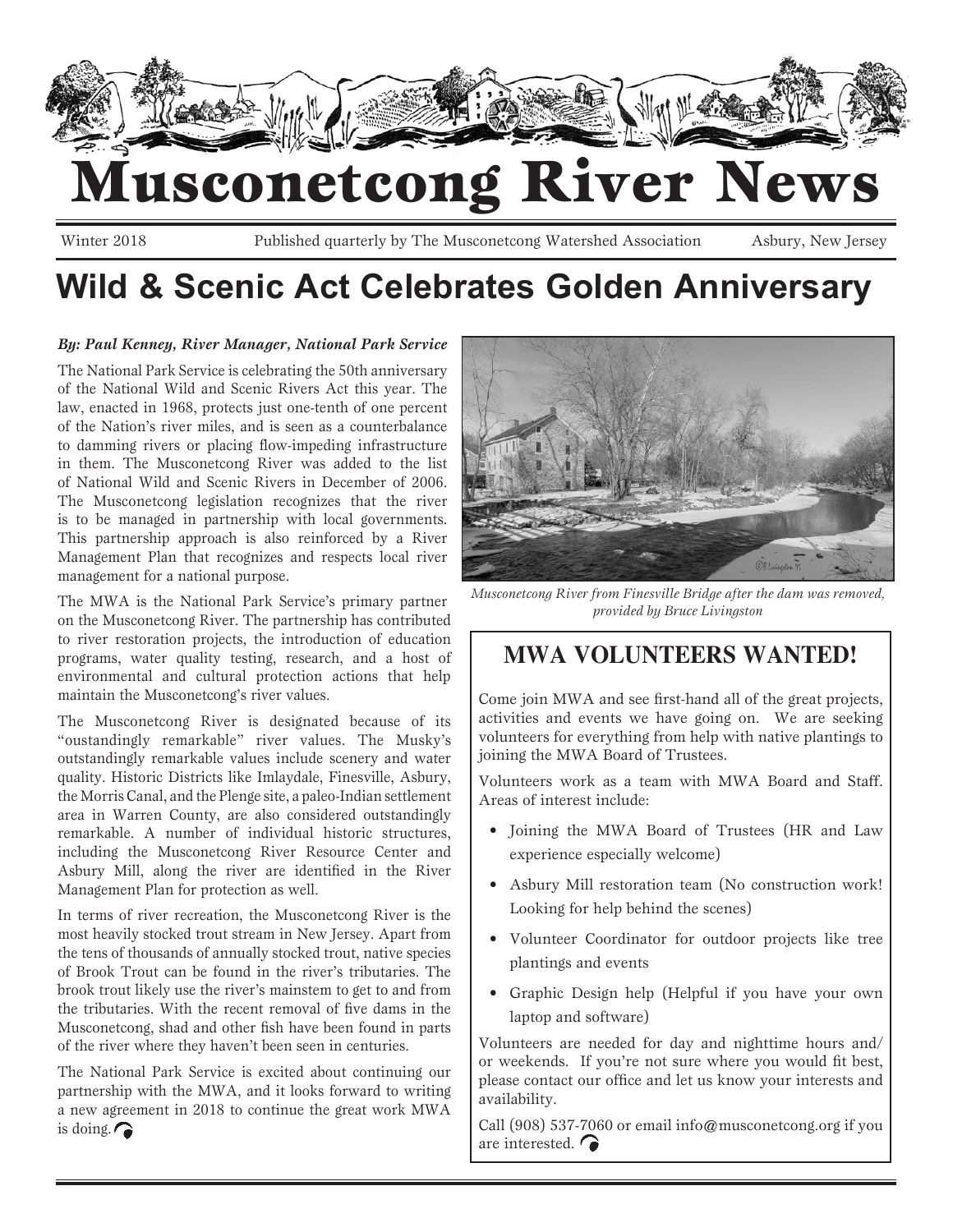## **Making the Musky Greener!**

#### *By: Kyle Richter, Watershed Programs Coordinator*

If you have visited the Asbury Mill recently, you may have noticed a few changes. In late fall/early winter, MWA and partner North Jersey Resource Conservation and Development Council (NJ RC&D) completed installation of green infrastructure at the mill to help manage stormwater runoff.

Green infrastructure are structures that are designed to capture, filter, absorb and/or reuse stormwater to help restore the natural water cycle. In the case of the Asbury Mill, three different types of green infrastructure were installed.

Two rain gardens were installed - one to capture stormwater runoff from Old



PO Box 113, 10 Maple Ave. Asbury, NJ 08802

> 908-537-7060 *www.musconetcong.org*

#### *Trustee Officers*

*President, Tish Lascelle Vice President, Cinny MacGonagle Secretary, Bill Leavens Treasurer, Erik Henriksen*

#### *Trustees*

*Oliver Grimsdall Jim Hedden John Jiminez Tim Johnston Gary Pohorely Karen Williamson*

*Mike Baranusky Richard Cotton Martin Eide Michael Fox Bill Gierke Tomas Gonzales*

#### *Staff*

**Executive Director** *Alan Hunt*

**Communications and Administrative Coordinator** *Karen Doerfer*

**Watershed Programs Coordinator** *Kyle Richter*

> **Finance Manager** *Brenda Berardo*

**WQ Monitoring Coordinator** *Nancy Lawler*

*Printing: Good Impressions, Washington, NJ*

Main Street in Asbury and one to capture runoff at the other end of the parking lot near the stairs leading down to the river. Two forms of pervious pavers were also installed as a sidewalk around the building and in the parking lot. In total, 3,369 square feet of green infrastructure was installed to capture 12,224 square feet of stormwater runoff resulting in the capture and infiltration of approximately 100,000 gallons of water per year!



*Turf Stone Pavers in the Parking Lot of the Asbury Mill*

The rain garden will serve as an educational tool for the school with students taking ownership for the care of the rain garden!

MWA and NJ RC&D would like to give a special thanks to the NJDEP Bureau of Environmental Analysis, Restoration and Standards 319(h) grant program for providing funding for green infrastructure projects and New Jersey Audubon for providing plants for the Asbury Mill rain garden.

The Mill was not the only green infrastructure project to be installed in the Musconetcong River Watershed this fall. MWA and NJ RC&D were able to work with Ethel Hoppock Middle School in Bethlehem Township to install a 980 square foot rain garden to capture approximately 7,000 square feet of stormwater runoff. Construction of the rain garden is complete, and planting will begin in early spring with volunteer support of the 7th grade science class.



*Rain Garden at Hoppock Middle School, under construction*

## **MWA Kayak Raffle is Back!**

Purchase your ticket to win a Navigator 120 Evoke kayak – perfect for avid fisherman, but also good for local paddlers. This kayak offers easy maneuverability and high stability on flatwater and slow-moving rivers. This prize package also includes a life vest and Carlisle paddle. The total package value is approximately \$899. Purchase your \$10 ticket online at www.musconetcong.org under "Events," in person at the River Resource Center (10 Maple Ave., Asbury, NJ), or at Paddlers Cove (384 E. Washington Ave., Washington, NJ). Call MWA at (908) 537-7060 with questions. The winning ticket will be pulled at our Run for the River on May 6, 2018. You do not need to be present to win. Good luck!



2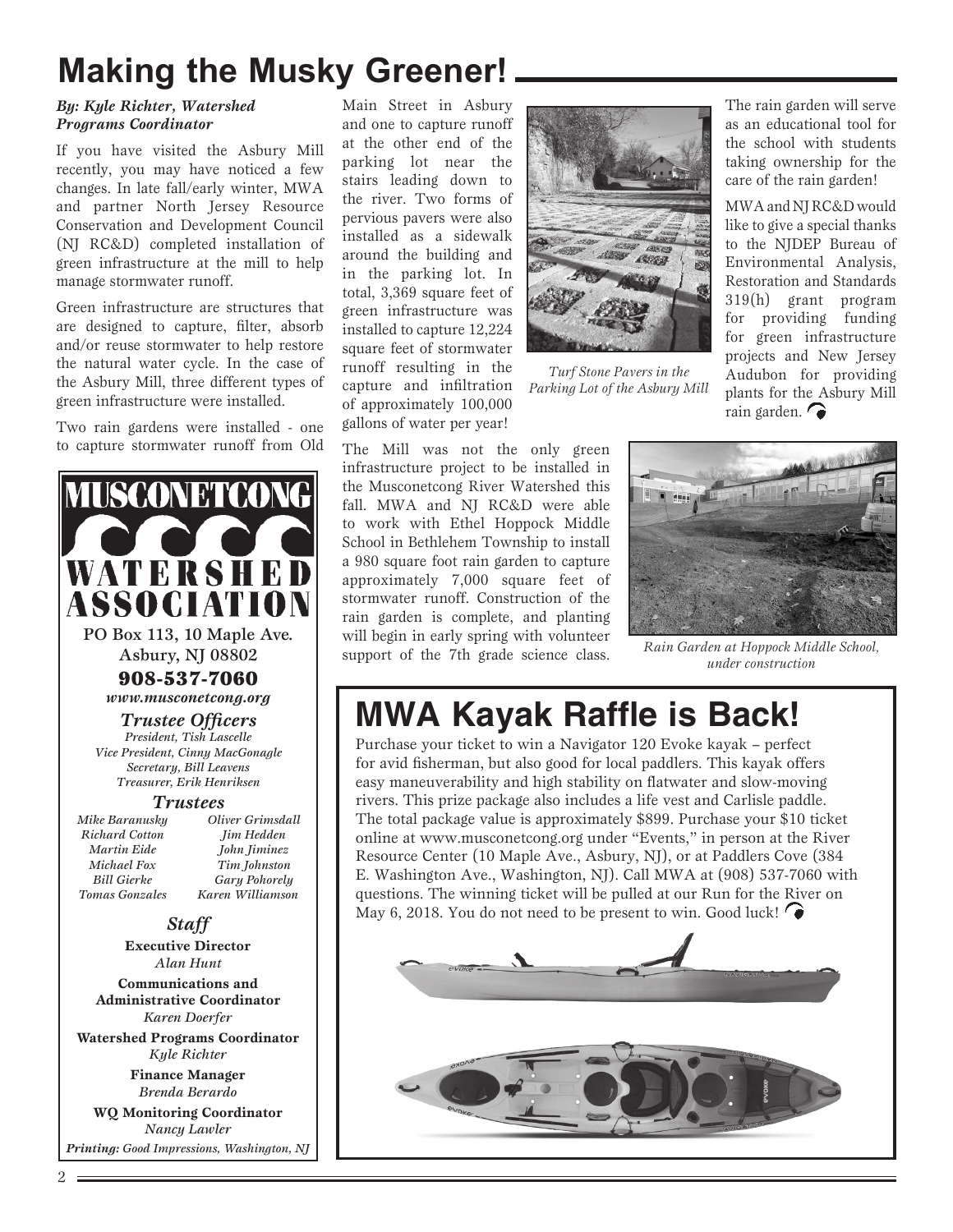## **MWA Celebrates 25th Anniversary**

MWA recently celebrated our 25th Anniversary! While commemorating this milestone, we also chose to honor some longtime Friends of the River. First was Richard Cotton, enviropreneur and longtime board member; then Geoff Goll, President of longtime engineering partner

Princeton Hydro; and finally, Paul Kenney, National Park Service River Manager for the Musky. Awards were presented at a celebration dinner hosted by MWA at Hawk Pointe Golf Club on Thurs., Dec. 7, 2017.

# **Camp Musky Registration is Back!**

**Email kyle@musconetcong.org for more information or to register!**

#### **JULY 9 – 13: EXPLORERS | AGES 5-6 | HALF DAY: 9AM – 1PM**

Campers will explore nature through storytelling, cooperative play, and creative art and crafting projects designed to deepen their connection with nature. Each morning, we will depart on an exciting journey exploring the river and its surroundings while collecting and recording treasures found along the way. We will use their collections along with other artistic mediums, paints, beads and clay to create and express the different aspects of life on the River. While encountering all of the things that can be seen, and even some things that can't, campers will develop a nature journal and discover ways of creating a record of what their senses experience.

#### **JULY 16 – 20: STREAM TEAM | AGES 7 – 9 | HALF DAY: 9AM – 1PM**

Stream Team will explore the connections between the Earth's eco-systems, and the microcosms within those ecosystems. They will be exposed to practices of sustainability and environmental ethics as well as practices in classification of insects, birds, flowers and trees. Explorations of the river and our path to developing a deep, lasting connection with our bio-region will be documented in a nature journal.

#### **JULY 23 – 27: TRAILBLAZERS | AGES 7 – 9 | FULL DAY: 9AM – 4PM**

Campers will explore the connection between humans and nature. Understanding the plants and animals in our local ecosystem and safe ways to interact with them will create opportunities for children to explore nature in a creative and uninhibited way. They will develop an appreciation for the basic components necessary for sustainability including use of water, shelter and food. Learning how each habitat explored provides these necessities for the creatures it supports.

#### **JULY 30 – AUG 3: RIVER RANGERS | AGES 10 – 12+ | FULL DAY: 9AM – 4PM**

Our older campers will learn that for humans to live sustainably we need to use the Earth's resources at a rate at which they can be replenished. River Rangers will develop an appreciation for basic components necessary for sustainability including use of water, shelter and food. Rangers will learn how each habitat explored provides these necessities for the creatures it supports. Each day, there will be an exploration of the Musconetcong River and an in-depth investigation of stream and field life in the Musconetcong Watershed.

#### **AUGUST 6 – 10: STEM CAMP | AGES 8 – 12 | FULL DAY 9AM – 4PM**

Science, Technology, Engineering, and yes, even some Math! STEM Camp will use hands-on learning to foster creativity, problem-solving, life skills, resourcefulness, patience and curiosity. Using core STEM principles, we will work together to solve real world problems, including building sensors to help us monitor the mighty Musky's health. We will, of course, make time to explore the river and play some games!



*Geoff Goll with Beth Styler Barry*



*Richard Cotton with Cinny MacGonagle*



*Paul Kenney with Alan Hunt*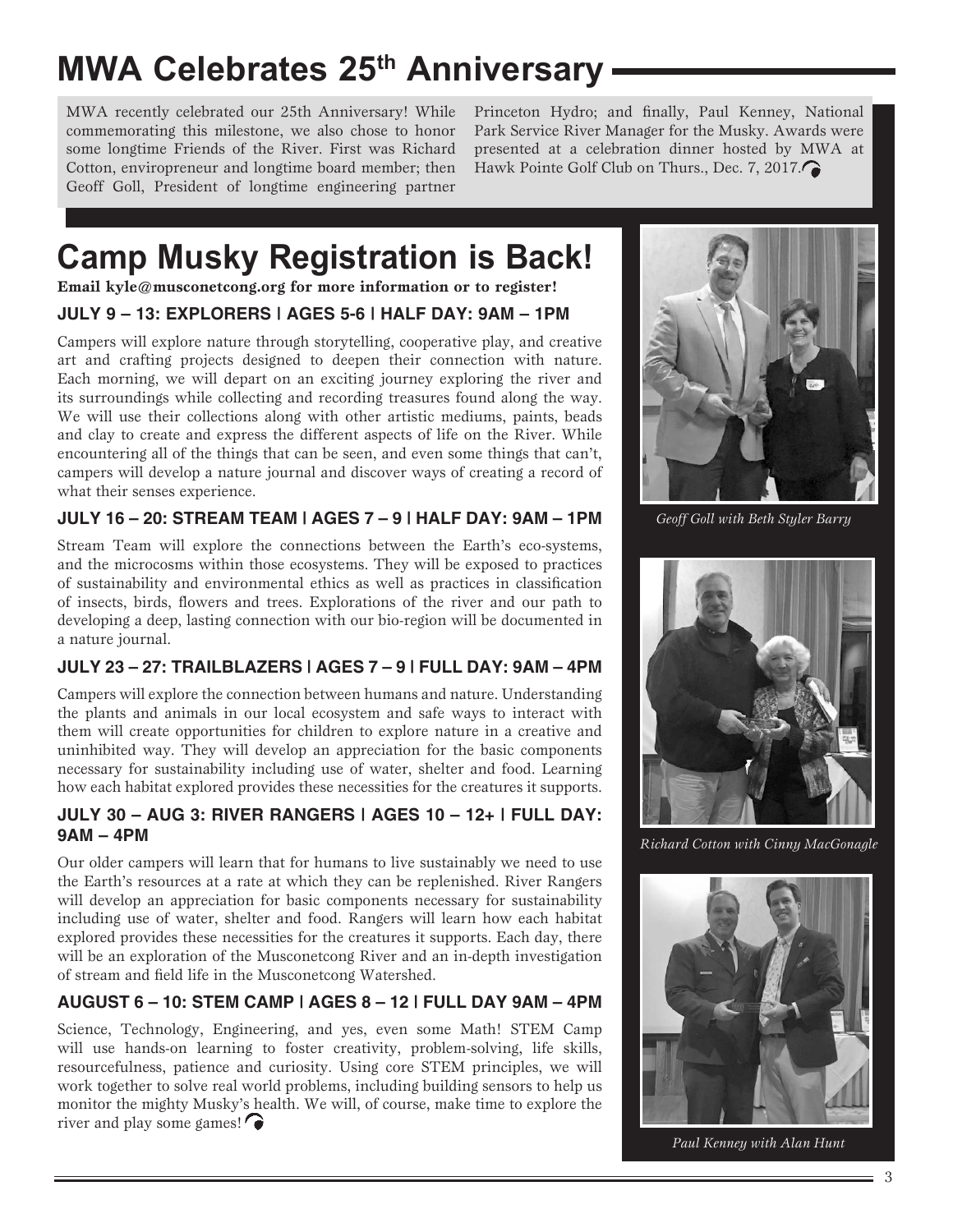## **Science Gives Clues for Restoration**

#### *By: Nancy Lawler, Water Quality Programs Coordinator*

The Musconetcong River is one of the cleanest rivers in New Jersey, and yet, still faces contamination issues. One of the most serious problems on the Musconetcong is high fecal bacteria levels. While fecal bacteria in river water causes earaches in boaters who get wet, drinking that water can make you extremely sick. The lower part of the Musconetcong has limestone geology and is as full of holes as Swiss cheese. These holes allow river water to mix with ground water, allowing bacteria to get into wells. Since bacteria in the river is a public health problem, the state funded our partner North Jersey Resource Conservation and Development Council (NJ RC&D) to start to work with landowners and municipalities to identify the sources and solutions.

How do you find out where the bacteria is coming from? We target places where a high volume of feces might be getting into the river. When we look around our watershed, we see farms raising livestock and many older homes—and we can guess that the bacteria comes from manure or leaking septic systems. But to stop the influx of bacteria, home and landowners have to go through a series of steps: track the source down, determine what methods might reduce or eliminate it, and assess to what degree the problem was solved.

In our watershed, initial detective work was done by Rutgers Cooperative extension in 2007. They determined that the bacterial levels were highest downstream of Hampton Borough and in tributaries where livestock was being raised on farms. Over the next several years, NJ RC&D worked with farmers in the area to apply various methods recommended to prevent or slow down manure and other contaminants from getting into the streams: livestock fences, armored stream crossings, riparian buffers and cover crops are all known to be best management practices for reducing contaminants. MWA worked with municipalities and provided residents with educational workshops to encourage better septic maintenance.

Were the bacterial levels reduced? And which sources were reduced? The answers would help us know which methods were more cost effective and guide us in future work. A grant from the William Penn Foundation in 2014 allowed us to partner with Montclair State University to analyze water samples using a method called qPCR. This method compares DNA markers in the bacteria sample to a sample from a DNA "library" from a specific source species. Our team collected samples from various sites and had them analyzed for the bacteria count and also for DNA markers from people, horses, cows, Canada geese and deer. The bacteria counts showed us that bacterial contamination in the tributaries had been reduced by over 90%. The percentage of markers from humans was pretty consistent across all sites, but contribution from livestock was now low. Our team was most surprised to find out that contributions from wildlife were typically 70% of almost every sample—and we knew that we would need other experts to identify a new approach.

MWA and Montclair State recently received a two year joint grant from the Delaware Watershed Research Fund to do some additional work. Dr. Alan Hunt and Nancy Lawler of MWA, and Montclair State University faculty members, Drs. Meiyin Wu, Lee Lee and Jessica Miller are teaming up to investigate changes in water quality that have occurred after ten years of restoration efforts by NJ RC&D, NJ Audubon, Trout Unlimited and NRCS. We will be testing water samples and analyzing the DNA markers to identify the percentage of bacteria that comes from livestock, wildlife and people. We will also be gathering the history of changes in practices at each site so we can understand how management efforts may have reduced fecal contamination. And lastly, we will be sharing the data with our partners, managers from government agencies and municipal stakeholders with various expertise in a series of workshops and meetings.

We are hoping that this new study will help us better understand how bacterial levels have changed in the Lower Musconetcong in the last ten years and the current origins of fecal contamination, and bring together people to make a difference. If you are interested in helping with this work, please email Nancy Lawler at nancy@musconetcong.org.



*Canadian Geese outside the MWA River Resource Center Asbury, NJ*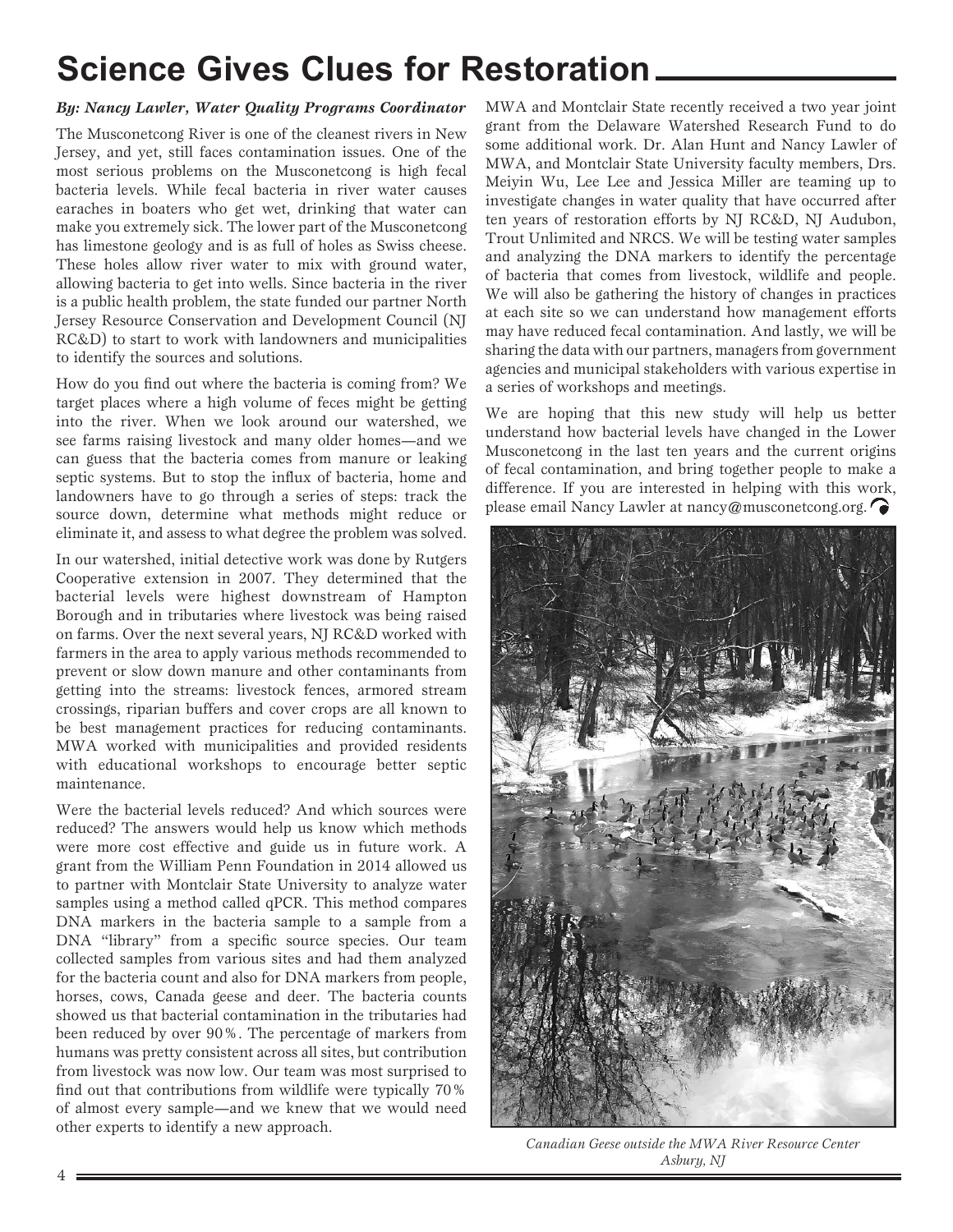# SAVE THESE DATES

**Saturday, March 24:** Hike at Allamuchy State Park, from 10:00 am – 2:00 pm. Join us on the "Pebble" Loop" trail, a 3.3 mile trail, and a slight detour onto the Highlands Trail for a fantastic view of the Musconetcong River and the surrounding area! The Pebble Loop begins with a sustained strenuous, rocky climb. The beginner hiker may find this trail a bit challenging due to the rocky nature and moderately steep climbs. At approximately 1.3 miles, the summit of the Pebble Loop, an impressive glacial erratic, can be found. A glacial erratic is a rock that was moved by glacial activity. This geologic point of interest is called the "Pebble" by locals. After the "Pebble," the trail begins a moderate descent which eventually becomes rolling. Please remember to bring water and a light snack! We will meet at the Waterloo Road parking area (Waterloo Road and Continental Drive North, Stanhope 07857), look for signs for the Sussex Branch Trail Parking. MWA members are free, non-members are asked to donate \$3.

**Thursday, April 5:** Annual Members Meeting at Hawk Pointe Golf Club, from 6:30 – 9:00 pm. Please join us as we celebrate 2017 accomplishments and reveal plans for 2018. There will be light refreshments and a cash bar. The meeting will begin at 7:00 pm, but doors will open at 6:30. This event is free to attend, but please call (908) 537-7060 to RSVP or email karen@musconetcong.org.

**Saturday, April 14:** 26th Annual River Clean-up, from 9:00 am – 12:00 pm. Time for spring cleaning! From Lake Hopatcong to the Delaware River, email ambassador@musconetcong.org to pick your location and clean up our watershed. We will provide trash bags, work gloves, water, snacks and a commemorative t-shirt (while supplies last). Afterward, join us at the River Resource Center (10 Maple Avenue, Asbury, NJ) for a free BBQ!

**Saturday, April 28:** 7th Annual Native Plant Sale, from 9:00 am – 2:00 pm. Visit our River Resource Center (10 Maple Avenue, Asbury, NJ) this spring and discover a variety of native plants available for your home landscaping projects. Master Gardeners and representatives from Wild Ridge Plants will be on hand to help you choose the best plants for your home. Learn more about native plants by visiting www. musconetcong.org.

**Sunday, May 6:** 18th Annual Run for the River. Registration at 8:30 am behind Asbury Fire Co. Walk or Run a 4-mile loop in the scenic Musconetcong Valley. Awards are given to top runners followed by a FREE raffle for all participants. Please visit www.musconetcong.org for more information or to register.

**Sunday, May 13:** Mother's Day Paddle, meet at 10:00 am – 3:00 pm. Hampton to Bloomsbury. Join us for a lovely Mother's Day paddle on the Musky, and an opportunity to spend an exciting day on the river with, naturalist and river guide John Brunner. You do not need to be a Mother to participate, but if you are, we will pay special attention to you! We'll run the Hampton to Bloomsbury section of the Musky with a stop for lunch at the River Resource Center. Pre-registration is required for each paddling trip, and more details and exact meeting location will be given after registration. Participants will need to supply their own boat, wear a life jacket, dress appropriately for conditions, come prepared with drinking water, a waterproofed lunch or snack, and sign a liability release. All MWA paddling trips are subject to change due to current weather and river conditions. MWA members are asked to donate \$10, non-members \$15.